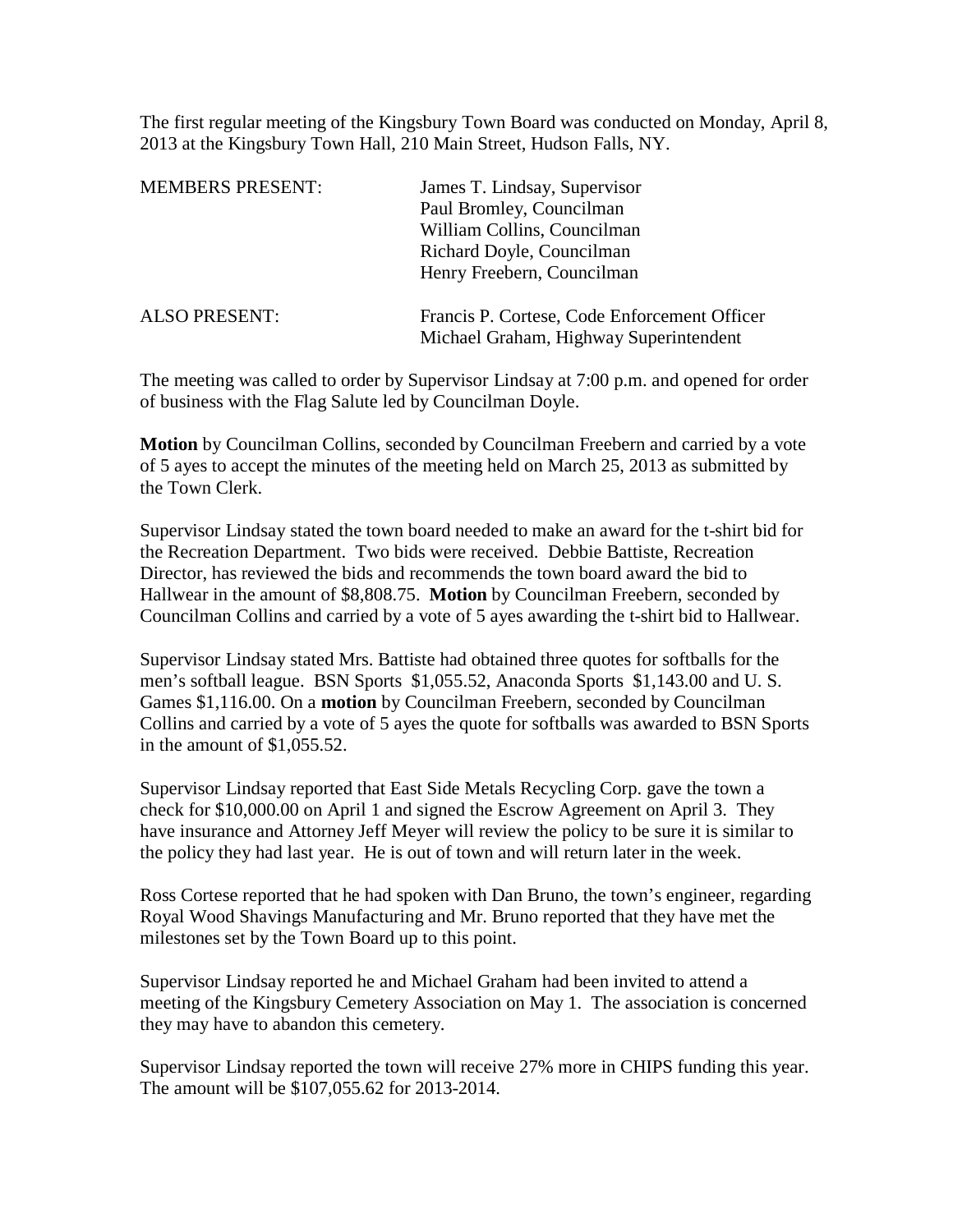Supervisor Lindsay reported that he will schedule a meeting this week to discuss the Article 7 action involving Wheelabrator so that all parties are on the same page for this matter.

Supervisor Lindsay reported the town building committee will meet with Frank Yacubec at Village Hall on Thursday, April 11, 2013 to review his plans and have a final discussion about the new building.

On April 22, 2013, Joe Brilling has requested to come speak with the Town Board about the out of district users in Kingsbury and new ideas for the sewer district.

Earth Waste and Metals will also attend the April 22 town board meeting to discuss the takeover of the transfer station located in Kingsbury.

Supervisor Lindsay announced that Nelson Chase, Jr. and Jerald Kearns will be recognized at the annual banquet of the Kingsbury Volunteer Hose Company No. 1, Inc. for their 50 years of continuous service on April 27. He requested authorization from the Town Board to prepare resolutions recognizing the service of these two gentlemen. **Motion** by Councilman Doyle, seconded by Councilman Freebern and carried by a vote of 5 ayes authorizing the Supervisor to draw up resolutions for these gentlemen.

Councilman Bromley and Michael Graham met with Patrick Sullivan at Highlander Engineering this afternoon. They expressed a need to have a Special Town Board meeting on Tuesday, April 16 at 7:00 p.m. to have the Town Board approve the specs on the building, conduct SEQRA review and approve the specifications for the bid packet. We will need to have a set of plans available at Town Hall for public review. Bids should go out on April 22, 2013 and be returned by May 13.

Councilman Doyle reported he had no update on the website at this time but would check in with Tom Darfler.

Councilman Bromley discussed the one-sided reporting in the Post Star with Bill Toscano, the Post Star reporter present at the meeting and suggested that in the future the Post Star obtain information from both parties before printing any stories in the paper. The Town Board has no desire to close down this business but Royal Wood Shavings has brought all these problems on themselves for not being compliant with the Planning Board's requests.

Councilman Freebern stated he noted today that the plant seemed quieter and not as smoky.

Code Enforcement Officer Cortese stated that the transfer station lessors are under the impression that all the permits have been covered by Washington County. He has been speaking with our attorneys and feels they will need to apply for a junkyard license under